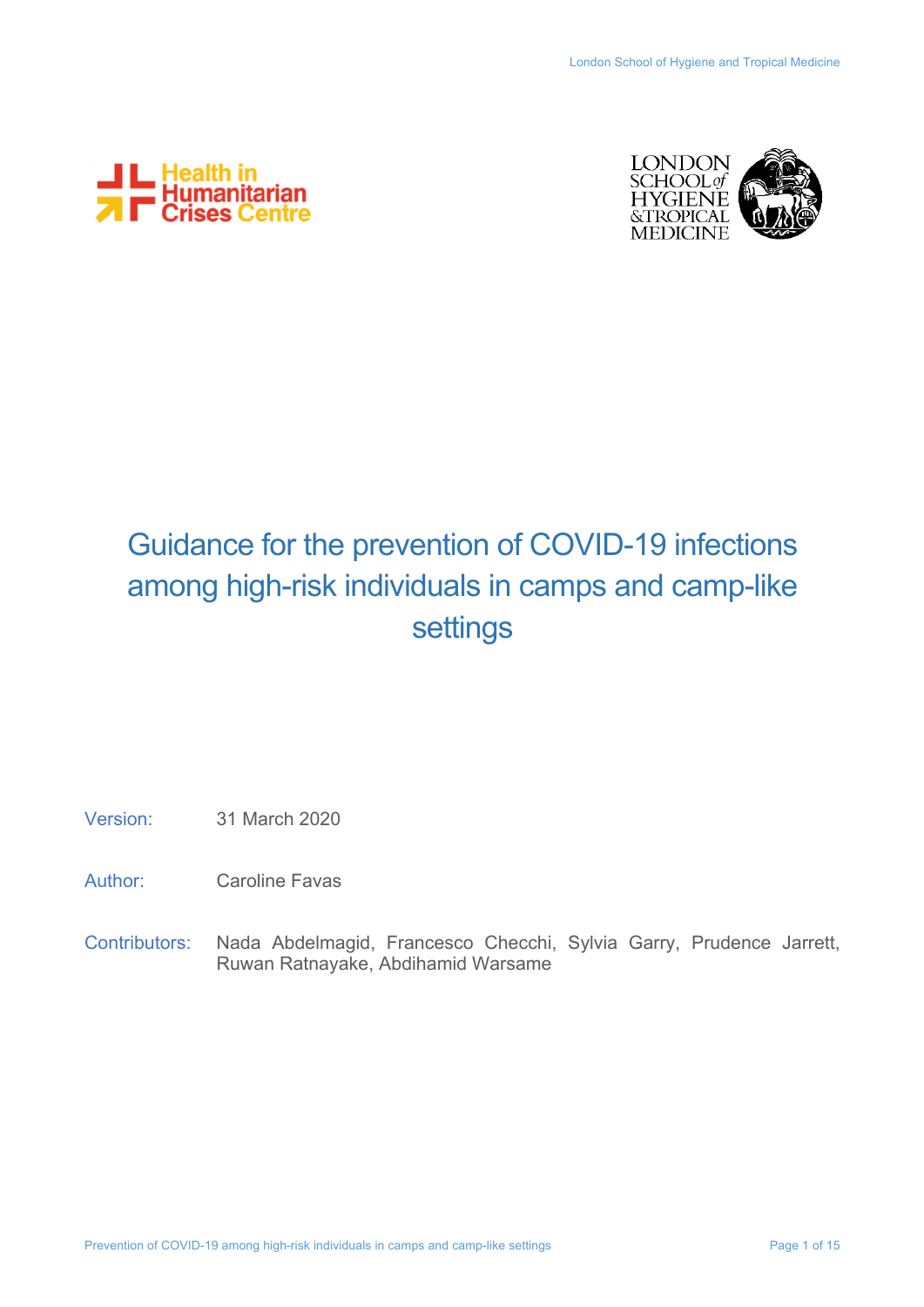## Table of Contents

|                     | <b>List of abbreviations</b> |                                                        |                |  |  |
|---------------------|------------------------------|--------------------------------------------------------|----------------|--|--|
| 1                   | <b>Background</b>            |                                                        |                |  |  |
| $\overline{2}$      |                              | <b>General principles</b>                              | $\overline{4}$ |  |  |
| 3                   | Who should be shielded?      |                                                        |                |  |  |
| 4                   |                              | <b>Creating shielding green zones</b>                  | $\overline{7}$ |  |  |
| Implementation<br>5 |                              | 10                                                     |                |  |  |
|                     | 5.1                          | Community engagement and risk communication            | 10             |  |  |
|                     | 5.2                          | Establishment of green zone social care committees     | 10             |  |  |
|                     | 5.3                          | Prior to setting up the green zones                    | 11             |  |  |
|                     | 5.4                          | Registration of green zone residents                   | 11             |  |  |
|                     | 5.5                          | Specific considerations                                | 11             |  |  |
| $6\phantom{1}$      |                              | <b>Infection prevention and control</b>                |                |  |  |
|                     | 6.1                          | Between green zones and the rest of the camp           | 12             |  |  |
|                     | 6.2                          | Within green zones                                     | 12             |  |  |
| $\overline{7}$      |                              | 13<br>Managing symptomatic residents of the green zone |                |  |  |
| 8                   |                              | <b>Supportive services</b>                             |                |  |  |
|                     | 8.1                          | Commodity distribution                                 | 13             |  |  |
|                     | 8.2                          | <b>Health services</b>                                 | 14             |  |  |
| 9                   |                              | 15<br><b>Bibliography</b>                              |                |  |  |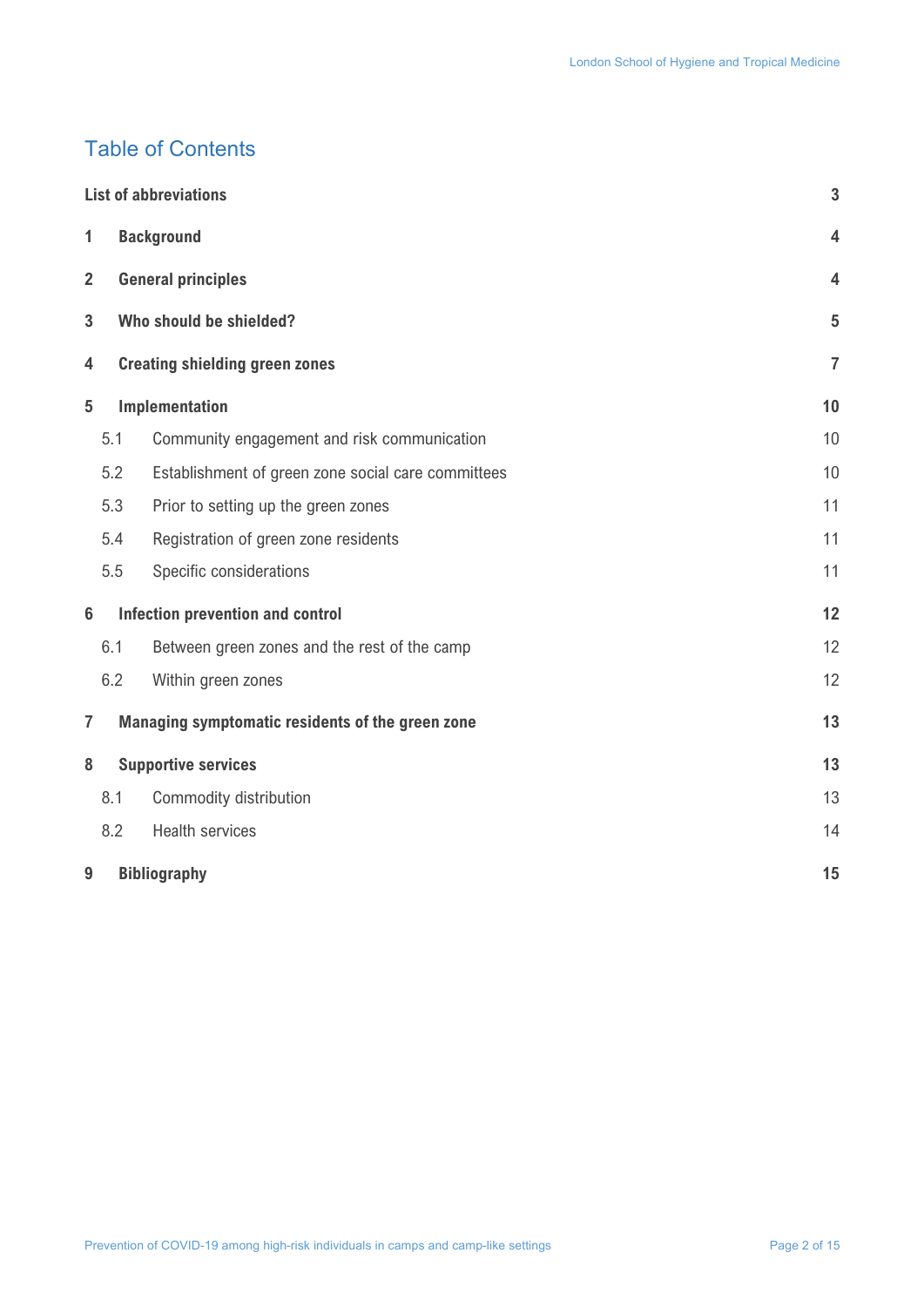## **List of abbreviations**

| COPD            | Chronic obstructive pulmonary disease                                        |
|-----------------|------------------------------------------------------------------------------|
| COVID-19        | Coronavirus disease 2019                                                     |
| <b>IPC</b>      | Infection prevention and control                                             |
| <b>HIV/AIDS</b> | Human immunodeficiency virus infection / acquired immune deficiency syndrome |
| LMIC            | Low- and middle-income countries                                             |
| <b>NCDs</b>     | Non-communicable diseases                                                    |
| <b>NFIs</b>     | Non-food items                                                               |
| SARS-Cov-2      | Severe acute respiratory syndrome coronavirus 2                              |
| TB              | Tuberculosis                                                                 |
| <b>WASH</b>     | Water, sanitation and hygiene                                                |
| <b>WHO</b>      | World Health Organisation                                                    |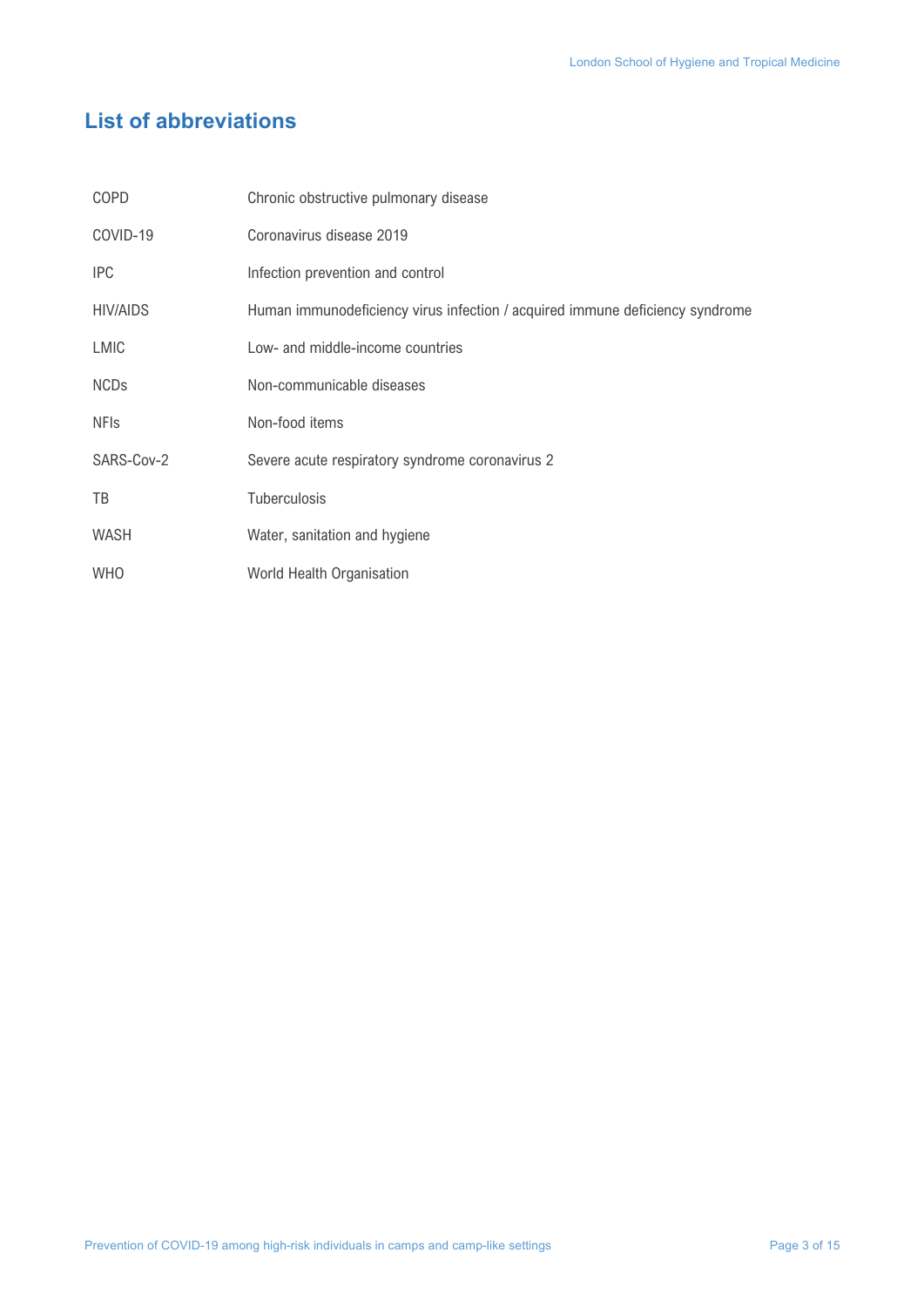## **1 Background**

Forcibly displaced populations residing in camps or camp-like settings<sup>1</sup> may be particularly vulnerable to COVID-19 epidemics due to overcrowding, poor access to safe water and sanitation and limited access to health services (1,2). In the absence of control measures, camps and camp-like settings could experience very high attack rates and mortality. This would translate into an extremely large number of patients requiring intensive care over a short period of time (a few months), as suggested by modelling predictions for refugee camps in Cox Bazar, Bangladesh (3).

Resource-intensive containment measures imposing severe movement and contact restrictions on the entire population, such as mass 'stay-at-home' orders, social distancing, self-isolation and quarantine might not be appropriate for some camp or camp-like settings where such measures are unfeasible or would threaten livelihoods if applied over a long period (4). More generally, these population-wide measures would have to achieve very high levels of compliance in order to lower COVID-19 transmission to an appreciable extent: this is because the baseline transmissibility of the virus in overcrowded communities with poor sanitation is likely to be considerably higher than hitherto observed in high-resource settings. A more targeted approach of specifically preventing infections among groups at high risk of COVID-19 mortality within the displaced population may thus be a useful strategy to reduce mortality and pressure on health services: we refer to this approach as 'shielding' to denote it from more generic distancing measures.

This document provides guidance on the implementation of the shielding approach in camps and camp-like settings for refugees and internally displaced persons. It is intended for the displaced community itself, humanitarian actors and camp coordination / management authorities.

## **2 General principles**

The targeted shielding approach aims to protect those most vulnerable from SARS-CoV-2 infection by helping them to live in dignity, safely and separately from the general population for an extended period of time, until one of the following circumstances arises: (i) sufficient hospitalisation capacity at the appropriate level is established; (ii) effective vaccine or therapeutic options become widely available; or (iii) the COVID-19 epidemic affecting the camp population subsides due to control or depletion of susceptible people in the unshielded population.

The main feature of this approach is to create 'green zones' – dedicated areas at either the household, neighbourhood or camp sector level, in which high-risk individuals are relocated temporarily, and have minimal contact with family members and other camp residents at lower risk of severe disease. The actual configuration of these green zones will depend on local cultural and physical settlement characteristics: broad options are outlined below. In its most basic design, shielding mainly attempts to prevent introduction of infection within green zones; if locally possible, rapid testing and referral of residents may be added as a desirable but not strictly necessary component.

In epidemiological terms, the approach attempts to limit, if not completely eliminate, contacts that may result in transmission ('effective contacts') between high-risk and low-risk people, as well as between high-risk people and food, water and fomites contaminated by the virus. Its effect on mortality directly attributable to COVID-19 is linearly proportional to the fraction of shielded green zones that remain transmission-free during the COVID-19 epidemic: as such, the approach does not need to attain a specific threshold adherence to have any

<sup>1</sup> Broad definition of camps or camp-like settings: forcibly displaced population, including refugees and internally displaced living in highdensity formal or unformal settlements, under collective or individual shelters.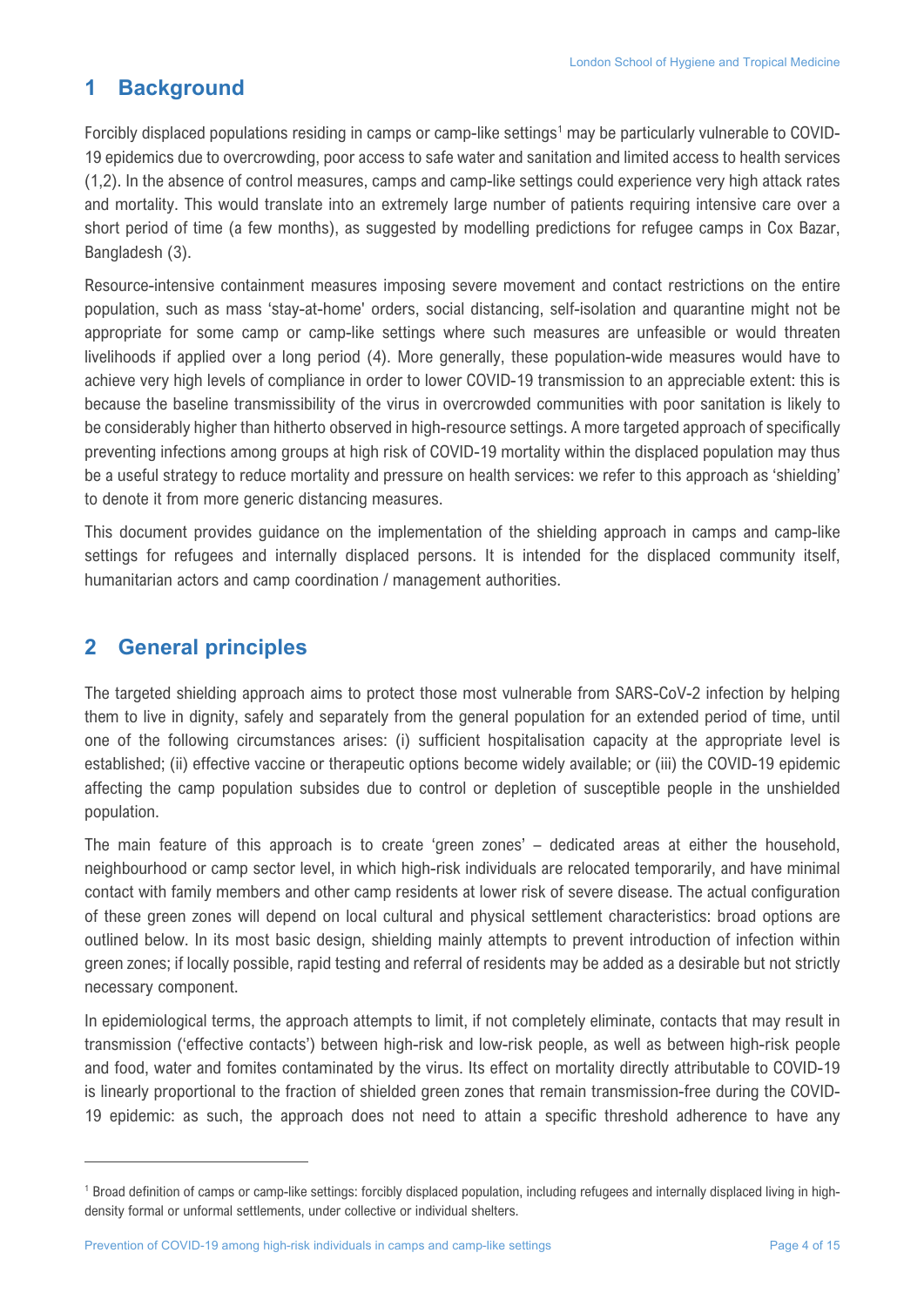effectiveness. Because high-risk individuals are a numerically small proportion of the population, the build-up of herd immunity (i.e. progression of the epidemic) is relatively unaffected by the intervention.

While the implementation of the approach is as yet undocumented, two key conditions are likely to be indispensable for its effectiveness:

- i. Community acceptance and involvement. This will require appropriate communication of accurate and consistent information, as well as community engagement and participation in the design and local implementation of the shielding approach (5). Conversely, it is likely that the approach will not be successful if it is perceived as coercive, misunderstood or used by authorities as a pretext for forms of oppression;
- ii. Sufficient support to shielded residents as well as their families and caregivers. As outlined below, this will likely include nutrition, medical care and water and sanitation services at a minimum.

## **3 Who should be shielded?**

The population targeted by the shielding approach consists of the individuals at high risk of death from SARS-CoV-2 infection, mainly defined by age or presence of co-morbidities. Table 1 suggests inclusion criteria for shielding. The criteria reflect current evidence and plausible risk-mitigating assumptions where evidence is yet unavailable. Criteria relating to presence of existing morbidities are to be applied only if disease status is known.

COVID-19 fatalities can occur across all age groups, including in apparently healthy patients, and as such no set of shielding inclusion criteria can completely capture all attributable mortality risk. Rather, the suggested criteria represent a trade-off between coverage and feasibility: shielding a large proportion of the population would likely negate the approach's potential advantages.

There is no evidence available to date that acute malnutrition increases the risk of severe outcomes from COVID-19 (6). In addition, clinical manifestations of COVID-19 among children seem to be less severe than in adults, and case-fatality ratio seems to decrease with age (7,8). While severe acute malnutrition in children may worsen COVID-19 outcomes, shielding a potentially large population of malnourished children and their caregivers (who moreover would not be able to care for other children) is unlikely to be feasible. However, to minimise risk to this group, strengthening food security and early identification and treatment of severe acute malnutrition, along with proactive follow-up of children being followed-up as part of nutritional therapy are warranted. Although acute malnutrition is associated with a higher risk of infections (9), screening adults would entail additional risks of transmission (inherent to the screening activity itself) for limited benefits.

Pregnancy seems not to be associated with an increased risk of severe outcomes from COVID-19 (6). However, until evidence becomes available, we suggest considering acutely malnourished pregnant women in the inclusion criteria for shielding (see Table 1 below), as their pregnancy status combined with acute malnutrition may make them particularly vulnerable to severe COVID-19 disease.

Identification of high-risk community members should be a community-led process, which supports and promotes community ownership of the approach. The purpose of the shielding approach and the inclusion criteria should be clearly communicated and explained to the community, so that each household can identify who among them is at risk and should be shielded, on a voluntary basis. The process can be facilitated by community health workers / Red Cross or Red Crescent volunteers, or by the social care committees established to support the implementation of the approach (see below).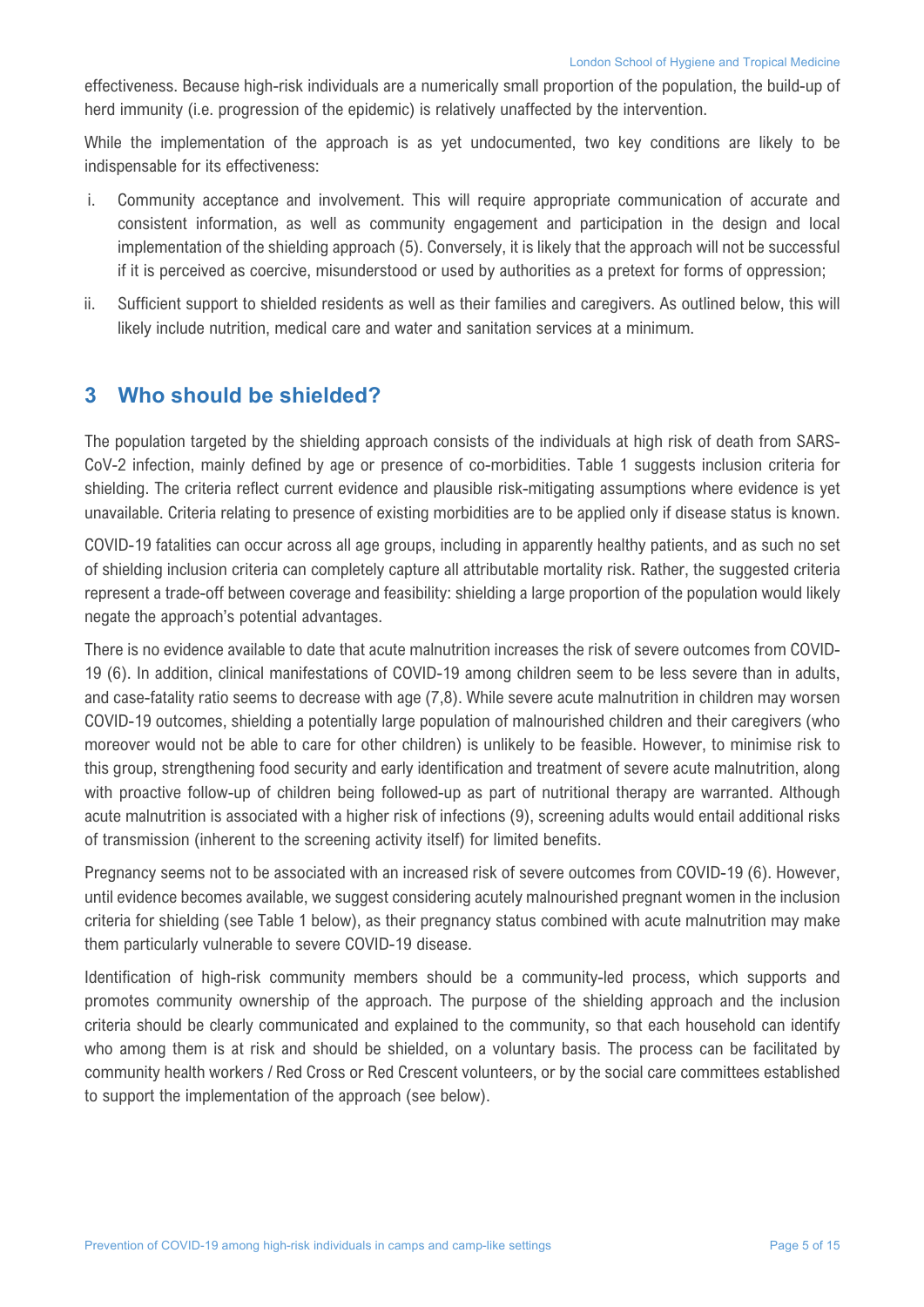### **Table 1:** Recommended inclusion criteria for shielding.

| Category                                  | Inclusion criteria                                                                                                                                                                                                                                             | Current evidence and risk-mitigating assumptions                                                                                                                                                                                                                                                                                                                                                                                                                                                                                          |
|-------------------------------------------|----------------------------------------------------------------------------------------------------------------------------------------------------------------------------------------------------------------------------------------------------------------|-------------------------------------------------------------------------------------------------------------------------------------------------------------------------------------------------------------------------------------------------------------------------------------------------------------------------------------------------------------------------------------------------------------------------------------------------------------------------------------------------------------------------------------------|
| Age                                       | 60 years old and above                                                                                                                                                                                                                                         | Risk of death from COVID-19 seems to increase with age,<br>particularly among people aged 70 years and above (8,10).<br>We suggest extending the age criterion to 60 years or above<br>(a more meaningful proxy of biological age in most camp<br>settings) until evidence becomes available.                                                                                                                                                                                                                                             |
| <b>NCDs</b>                               | Hypertension; diabetes;<br>cardiovascular disease;<br>Chronic respiratory diseases<br>(e.g. COPD, asthma); chronic<br>kidney disease; cancer<br>(leukaemia, lymphoma,<br>myeloma OR currently or<br>recently on chemotherapy<br>treatment for any cancer type) | Hypertension, diabetes and cardiovascular disease appear to<br>be associated with a higher risk of severe COVID-19 disease<br>and death $(8,10)$ .<br>Current recommendations from high-income countries also<br>include chronic respiratory diseases such as COPD and<br>asthma, and chronic kidney disease, as well as people with<br>specific cancers (leukaemia, lymphoma, myeloma) or those<br>who have recently undergone or are currently undergoing<br>chemotherapy treatment.                                                    |
| <b>HIV/AIDS</b>                           | Known HIV-positive status                                                                                                                                                                                                                                      | There is no evidence suggesting a higher risk of COVID-19<br>among people living with HIV. However, HIV+ patients are at<br>increased risk of infections (11,12). Until evidence becomes<br>available, we suggest including all people with known HIV+<br>status (differentiating stages of HIV infection among people<br>might be challenging for the community).                                                                                                                                                                        |
| TB                                        | Recent diagnosis of<br>tuberculosis disease AND/OR<br>currently undergoing treatment<br>for tuberculosis                                                                                                                                                       | Active or latent tuberculosis may increase susceptibility to<br>COVID-19 and disease severity (13). However, TB patients will<br>need dedicated isolation arrangements (see below).                                                                                                                                                                                                                                                                                                                                                       |
| Pregnancy                                 | Pregnant women identified as<br>acutely malnourished<br>Pregnant women with any of<br>the other conditions listed in<br>this table                                                                                                                             | To date, there is no evidence that pregnancy increases the<br>risk of severe outcomes from COVID-19 (6). However,<br>pregnant women suffering from acute malnutrition may be<br>particularly vulnerable to severe COVID-19 disease. Screening<br>for acute malnutrition is included as part of the minimum<br>package of services to be provided during antenatal care<br>visits, thus should not imply additional workload. Therefore,<br>we suggest including acutely malnourished pregnant women,<br>until evidence becomes available. |
| Other immuno-<br>deficiency<br>conditions | Severe immuno-deficiency<br>diseases<br>Sickle cell disease (excluding<br>sickle cell trait)<br>On immunosuppressive<br>treatment for any other reason                                                                                                         | To date, there is no evidence of association between immuno-<br>deficiency and severe outcomes from COVID-19. However,<br>people having immuno-deficiency conditions or on<br>immunosuppressive treatment (e.g. high dose steroids) are<br>known to be more susceptible to infections. Therefore, we<br>suggest including people having immune-deficiency<br>conditions, until evidence becomes available.                                                                                                                                |
| Other chronic<br>infections               | Hepatitis B infection<br>Hepatitis C infection                                                                                                                                                                                                                 | To date, there is no evidence of association between chronic<br>infectious diseases such as hepatitis B or hepatitis C and<br>severe outcomes from COVID-19. However, these diseases<br>impair organ function and may thus complicate COVID-19<br>progression. Therefore, we suggest including people with<br>Hepatitis B or Hepatitis C, until evidence becomes available.                                                                                                                                                               |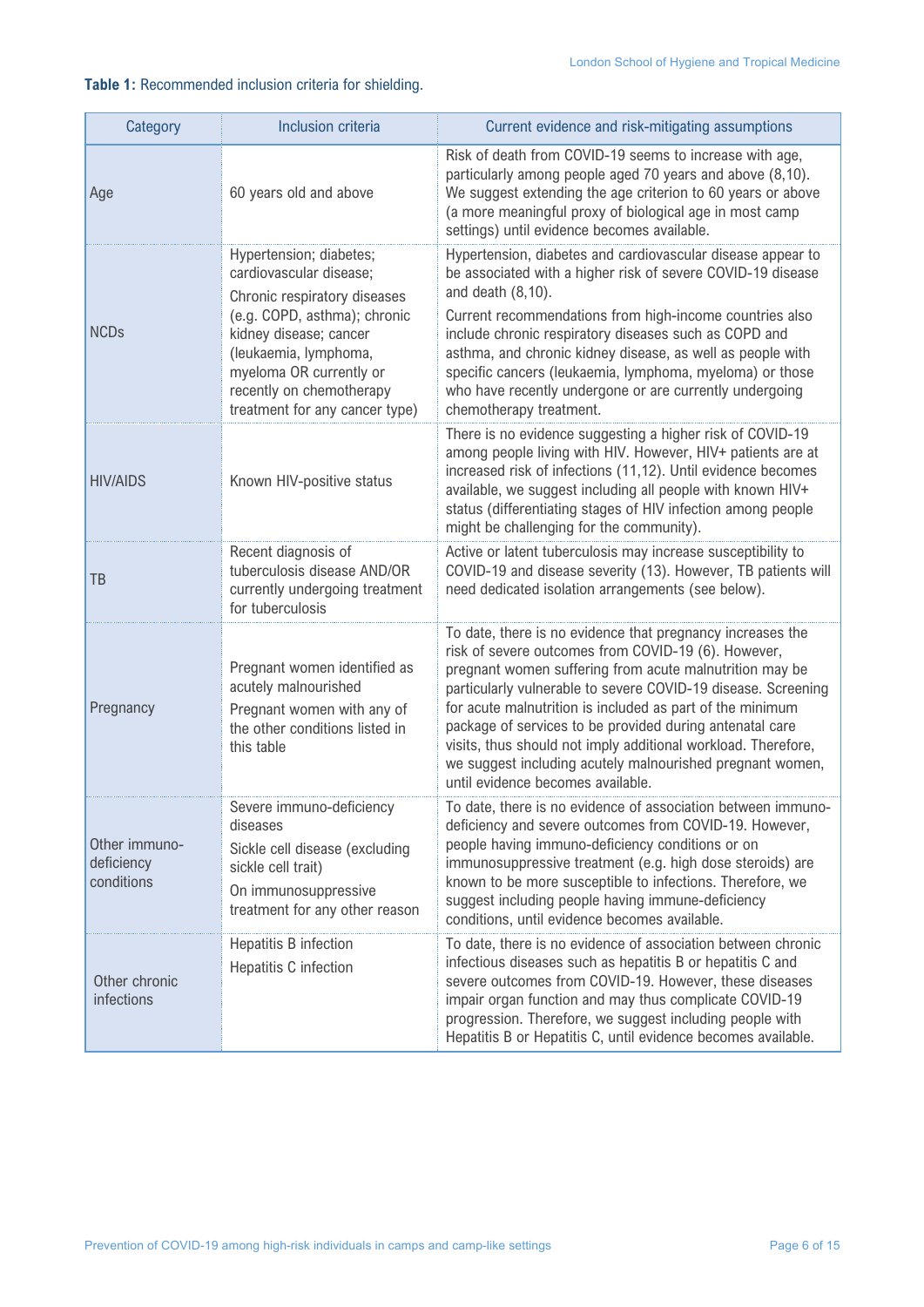## **4 Creating shielding green zones**

Three broad typologies of shielded housing arrangements may be considered:

- 1. Household-level
- 2. Block or neighbourhood-level
- 3. Sector<sup>2</sup>-level

Each of these options entails benefits and challenges/risks that need to be carefully considered when designing the approach with the community. Depending on the context and community preferences, a single shielding option or a combination can be implemented. Generally, the chosen arrangement(s) should be tailored to the socio-cultural context, taking into consideration safety and security risks (for example, single-gender green zones or gender-segregated areas may be appropriate). However, any local adaptation should not compromise key infection control requirements (see below). An outline of the key characteristics of each option is summarised in the Figure 1. Table 2 presents an options appraisal.

Features common to each option are:

- Unless rapidly feasible, the approach does not require construction of new shelters<sup>3</sup>; rather, shielding arrangements should be implemented by communities swapping / vacating specific shelters;
- To avoid the perception and experience of enforced isolation, green zones need not have physical barriers around them;
- The green zone and living areas for high-risk residents should be aligned with minimum standards (14); specifically, they should be considerably less crowded than general camp housing, allowing for separate sleeping corners and aiming to have the smallest feasible number of people living within a single green zone shelter; furthermore, dedicated latrines / toilets and shower facilities should be available;
- Residents should, as much as possible, be familiar with one another or come from the same extended family;
- Other than for household-level arrangements, each green zone should include some able-bodied highrisk individuals who are able to care for disabled or less mobile residents: in order to minimise contact with people from outside the green zone, it is essential that residents are supported to take care of themselves;
- § If absolutely necessary, one or more low-risk 'carers' (e.g. 1 per 5-10 residents) can be isolated in the green zone with the high-risk residents. Carers should be family members or familiar, trusted individuals; if possible, they should already had confirmed COVID-19, as these individuals may be assumed to have at least temporary immunity.
- § If possible, one of the shelters in the 'green zone' should be reserved for self-isolation of any residents who have symptoms consistent with COVID-19 (see below).

<sup>&</sup>lt;sup>2</sup> A sector in a camp or camp-like setting comprises several blocks. A block is a group of shelters or a single shelter housing several households.

<sup>&</sup>lt;sup>3</sup> Shelter in this document refers to any type of dwelling where the displaced population in the camp lives (e.g. plastic sheeting, prefab houses etc…)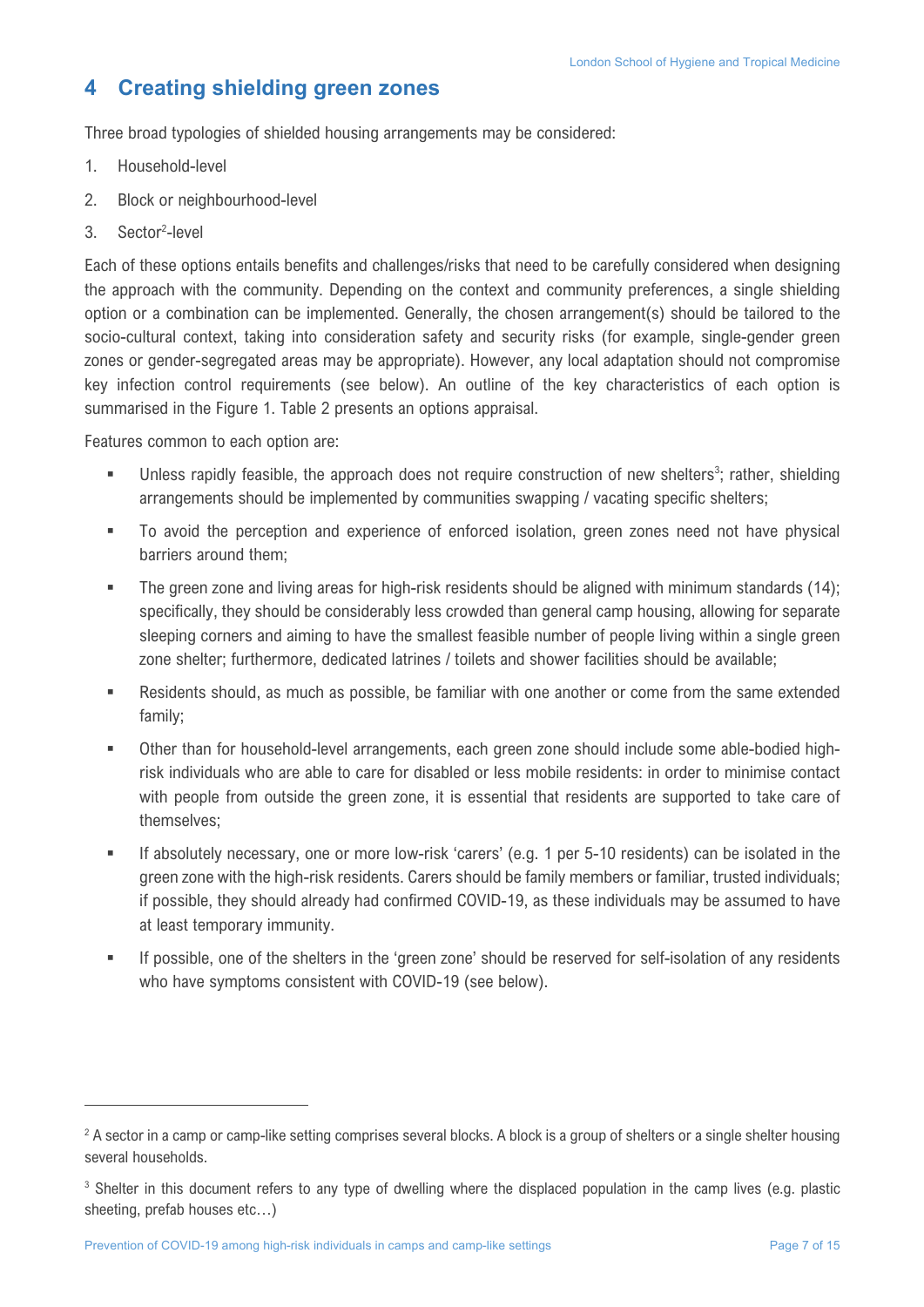#### London School of Hygiene and Tropical Medicine

Green zone: a specific area (a room, or a shelter in case of multi-shelter compound) within the household.

High-risk individuals are physically isolated from the other household members.

Other household members should not enter the green zone.

Movement outside the green zone should be minimised (shower/latrines; if needed, a short walk during quiet hours when children are sleeping), and social distancing measures should be applied during such movements.



#### Option 1 : Household-level  $\setminus$  / 0ption 2: Block- or neighbourhood-level  $\setminus$  / 0ption 3 : Sector-level

Green zone: a specific shelter/group of shelters (with max 5-10 households), within a small camp area.

Neighbouring households voluntarily 'house swap' and group their high-risk member in the green zone.

High-risk individuals are physically isolated in the green zone.

Individuals not at high-risk should not enter the green zone.

Movements outside the green zone should be minimised (shower/latrines), and social distancing measures should be applied during such movements.



Green zone: a specific group of shelters within a camp sector (max 50 high-risk individuals per single green zone).

High-risk individuals are physically isolated in the green zone.

A single physical entry point is established: exchange of people, food and other provisions are exclusively done through this point.

A meeting area close to the entry point is established, where green zone residents and visitors can interact.

No movement outside the green zone.



**Figure 1:** Representation of housing arrangements for each shielding option.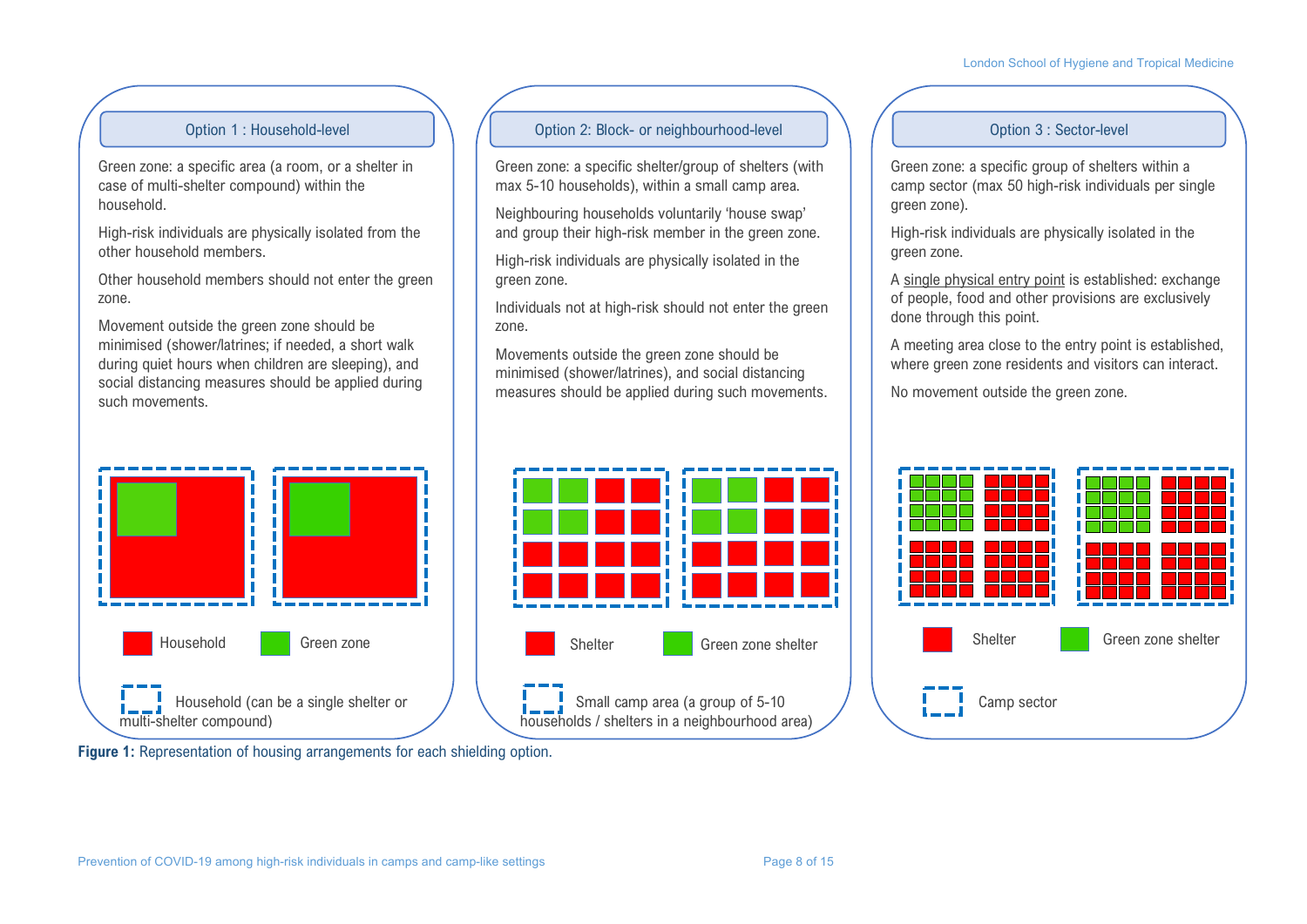#### **Table 2:** Appraisal of shielding options.

| <b>Option</b>                                    | Applicability                                                                                                                                                                                                                             | Advantages / benefits                                                                                                                                                                                                                                                                                     | Challenges / risks                                                                                                                                                                                                                                                                                                       |
|--------------------------------------------------|-------------------------------------------------------------------------------------------------------------------------------------------------------------------------------------------------------------------------------------------|-----------------------------------------------------------------------------------------------------------------------------------------------------------------------------------------------------------------------------------------------------------------------------------------------------------|--------------------------------------------------------------------------------------------------------------------------------------------------------------------------------------------------------------------------------------------------------------------------------------------------------------------------|
| 1. Household-level<br>shielding                  | Settings with multi-shelter compounds or<br>multi-room houses (discouraged if multiple<br>households share the same shelter)<br>Enough living space available to create<br>dedicated areas to accommodate high-risk<br><i>individuals</i> | Increased adherence due to proximity of<br>family members who can provide basic<br>necessities and emotional support<br>Less stigma<br>Less change to lifestyle<br>Little need for extra resources                                                                                                        | Monitoring of implementation and performance, especially in<br>case of larger-scale camps, due to the large number of<br>green zones<br>Implementation of infection prevention measures<br>More likely to be 'leaky' (necessary movements outside the<br>green zone – e.g. for access to shower / latrines)              |
| 2. Block- or<br>neighbourhood-level<br>shielding | All camp settings, especially if single room<br>shelters are common (i.e. option 1 not<br>feasible)<br>Community acceptance to move persons in<br>grouped living conditions and swap shelters                                             | Less stigma<br>Can rely on neighbourly or extended family<br>trust networks; green zone residents likely to<br>be relatives or familiar people<br>Relatively flexible in terms of actual<br>arrangements as long as infection control<br>and social distancing measures can be<br>enforced                | Infection control and social distancing measures would also<br>have to be strictly observed within each green zone<br>More likely to be leaky (necessary movements outside the<br>green zone – e.g. if no designated showers / latrines in the<br>green zone)<br>Less proximity with family members                      |
| 3. Sector level<br>isolation                     | Larger-scale camps (e.g more than 15,000<br>people) or<br>Smaller-scale isolation (option 2) not<br>feasible / accepted by the community<br>Enough space in the camp to set up green<br>zones                                             | More controlled environment than options 1<br>and 2<br>Easier to monitor implementation and<br>performance (as high-risk individuals are<br>concentrated in few dedicated areas)<br>Specific health services could be delivered<br>on site (via mobile clinics for example).<br>Potential better coverage | Needs stringent IPC and social distancing measures, which<br>should be strictly observed within each green zone, due to<br>high risk of high-scale transmission and severe disease if a<br>case is introduced<br>Risk of stigmatization<br>Risk of poor adherence due to isolation and separation from<br>family members |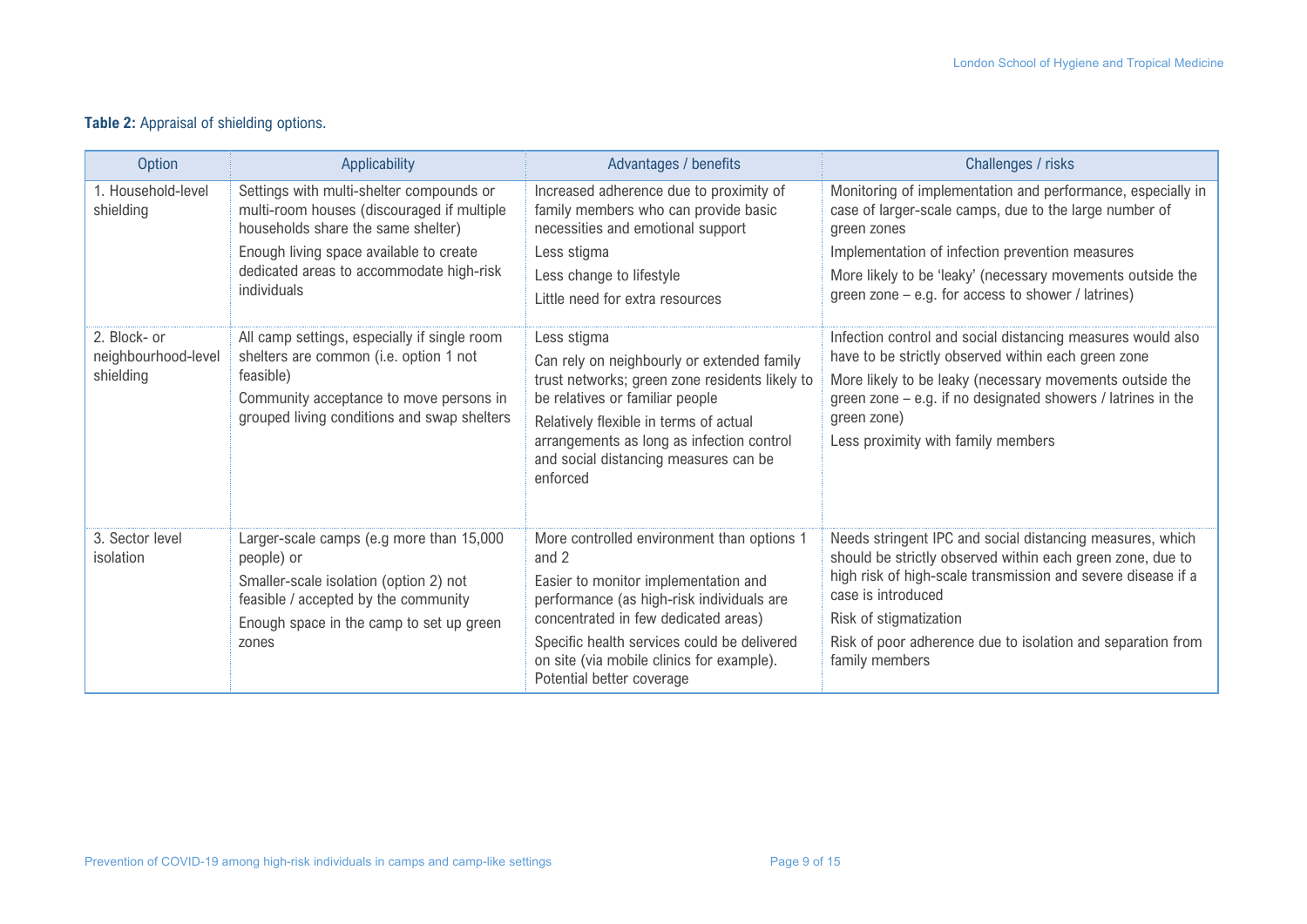## **5 Implementation**

#### 5.1 Community engagement and risk communication

Unless local camp conditions (e.g. pre-existing community tensions) dictate a top-down approach, implementation of the selected shielding arrangements should be community-led: this includes deciding which household members meet the inclusion criteria for shielding, whom to allocate to each green zone, which shelters to vacate / swap, and what provisions (e.g. beds, household supplies) to transfer across shelters.

More fundamentally, humanitarian actors should, as a requisite first step to be implemented in anticipation of local transmission or very early into an epidemic, proactively engage camp residents to:

- Raise awareness of the likely level and urgency of risk (e.g. expected COVID-19 burden, time window for action, likely unavailability of treatment), through culturally appropriate and mediated risk communication, if useful providing experience from other settings;
- § Present the broad shielding options, while also communicating the key infection prevention requirements;
- § Facilitate a sense of agency among community members: they can adopt *voluntary* changes and solutions to mitigate the risk: as long as the epidemiological foundation of shielding is maintained, they, as opposed to camp management agencies, can design the most locally appropriate solution – humanitarian actors will then support them to implement it.

#### 5.2 Establishment of green zone social care committees

The creation of social care committees could facilitate acceptance of and adherence to the shielding measures. One social care committee per green zone (or group of green zones in the same camp area for options 1 and 2) could be established. Its composition would vary according to context but should be representative of the families with high-risk individuals being shielded. The functions, ways of working and roles within the committee would be defined by its members.

The main responsibilities of social care committees could comprise:

- **■** Helping households to identify high-risk community members;
- **■** Facilitating a decision on which green zone arrangement works best for the community;
- **■** Registration of high-risk individuals that are shielded in the green zones;
- § Dissemination of culturally appropriate information on behaviour change, IPC measures and other relevant information;
- § Enforcement of use of the single-entry point, hand washing on entry and exit of the meeting area or green zone, and maintenance of distance and disinfection of items in the meeting area;
- Coordination of provision of food and supplies from non-residents;
- Liaison with camp health services if a resident needs medical care or has symptoms consistent with COVID-19;
- Collection of feedback and complaints.

An alternative or complementary option could be to use existing community health worker networks, under the conditions that they are functioning well, the community workers are well recognized in their communities and it does not represent an unmanageable additional workload. Red Cross Red Crescent volunteers could also play a key role.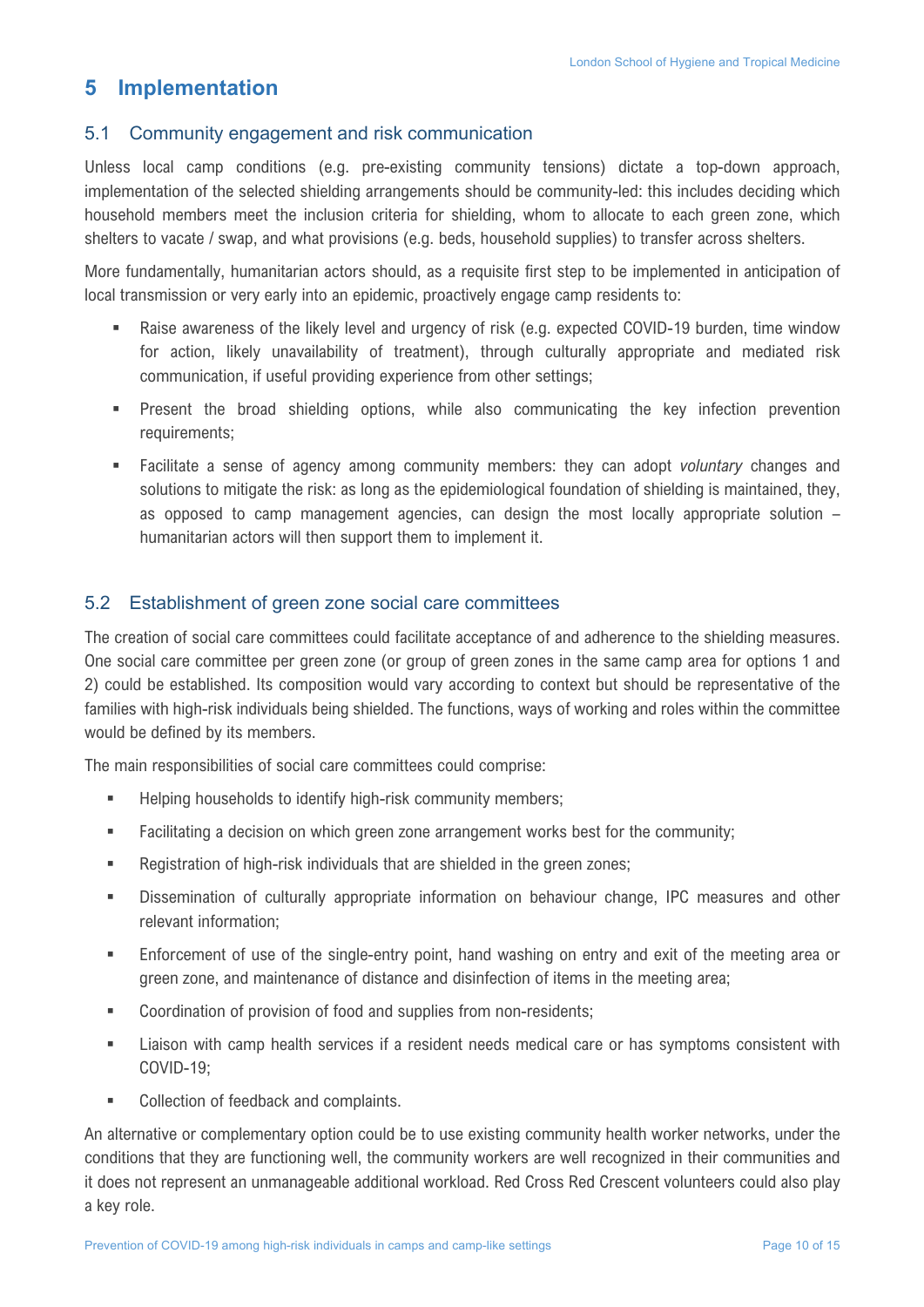Social care committee members (or alternatively, community health workers) should be provided with adequate information and supplies (e.g. notebook, pen, phone credit) to perform their functions appropriately.

#### 5.3 Prior to setting up the green zones

Shelters, latrines / toilets, showers and other fomites (e.g. beds, tables, household supplies etc.) assigned to a given green zone should be thoroughly cleaned.

Any high-risk individuals who are ill (fever and persistent cough), or whose household members are ill, should wait until they and their household members are all symptom-free before joining their allocated green zone.

Social care committees or other designated supporting bodies (e.g. Red Cross Red Crescent volunteers, NGOs) should inspect the green zones as they are being created, and provide constructive advice or material support whenever they do not comply with the essential criteria for infection control outlined below.

#### 5.4 Registration of green zone residents

Registration of high-risk individuals isolated within the green zones as well as a mapping of the shielding housing arrangements should be done and continuously updated in order to:

- Identify the adequate level and type of supportive services to be delivered to them;
- **■** Provide the residents with the hygiene supplies as well as the hygiene and sanitation facilities required to apply the IPC measures (see next chapter);
- § Design an appropriate alert mechanism to report and immediately isolate residents with symptoms consistent with COVID-19;
- Monitor and evaluate the implementation of the shielding approach.

Registration need not entail collection of confidential medical data, unless this is strictly relevant for provision of ongoing care for pre-existing conditions.

#### 5.5 Specific considerations

Any children identified as high-risk must be accompanied into isolation by a single caregiver who will also be considered a green zone resident in terms of movements and contacts with those outside the green zone.

Individuals with TB should be isolated separately from other shielded individuals through either individual isolation (option 1) or a dedicated, separate green zone. The latter should be established with due attention to stigma and given sufficient protection (e.g. be placed under the stewardship of a health facility, NGO or religious institution).

Specific consideration should be given to the isolation arrangements of individuals with severe immunodeficiency conditions, as well as elderly individuals with dementia or people with severe mental disorders. Individual shielding might be more appropriate in these specific cases.

People who report sexual, physical or other forms of abuse and discrimination by co-residents should be immediately offered alternative arrangements, e.g. individual isolation or residence in another green zone. Generally, *no one should be forced to remain within a green zone against his or her will*.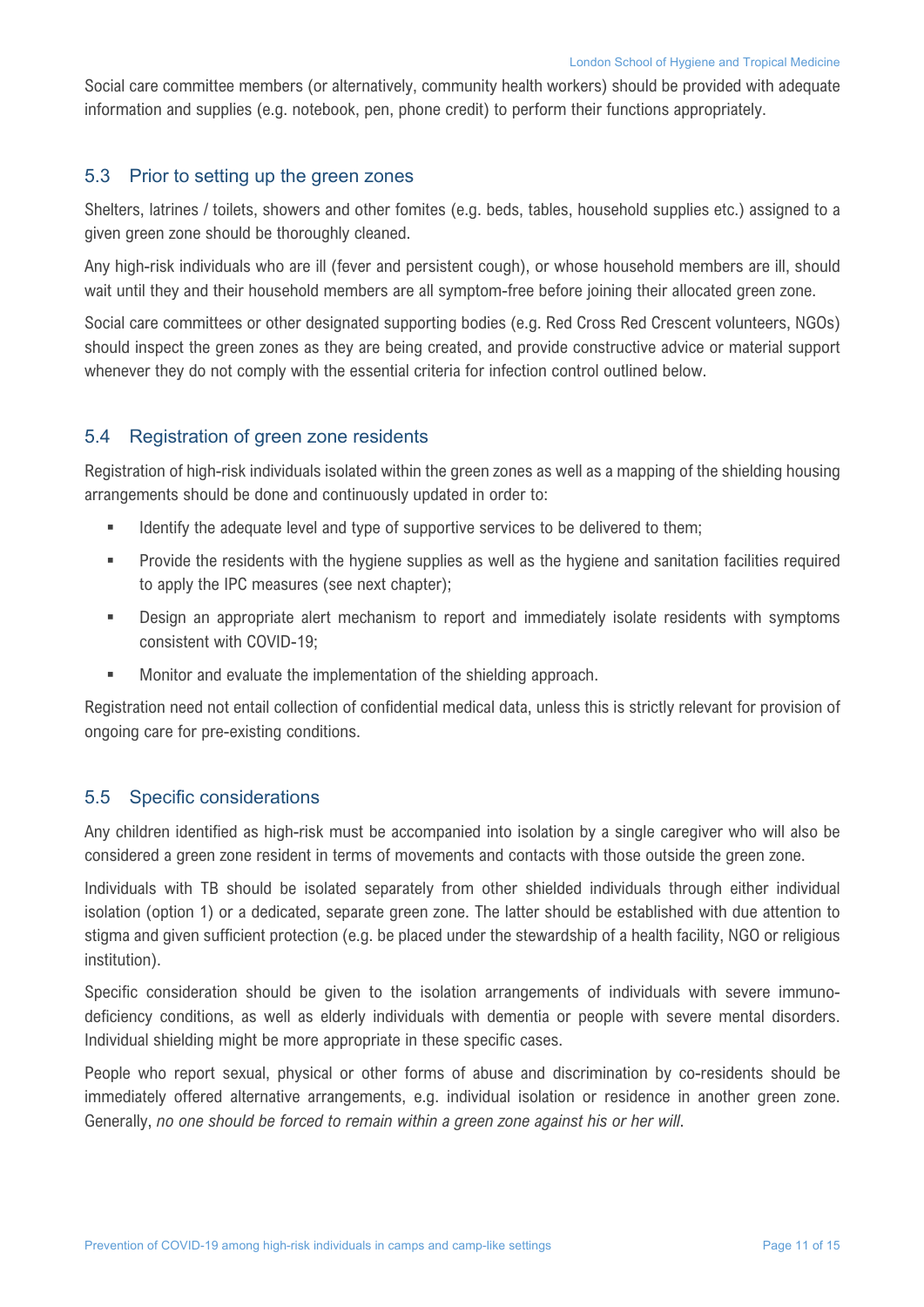## **6 Infection prevention and control**

Stringent but realistic infection control measures should accompany any of the options, as should some social distancing within the green zones. This is of particular importance under option 3, due to the risk of high-scale transmission if infection is seeded within such concentrated green zones.

Below we refer to high-risk individuals and carers living in the green zones as 'residents' and any other community members as 'non-residents'.

### 6.1 Between green zones and the rest of the camp

It is crucial to minimise contacts between residents and non-residents as well as movements of non-residents inside green zones in order to limit the risk of transmission. However, social interaction with and support from family and friends should be maintained for the well-being of the residents, while applying strict infection prevention and control measures.

Under option 1 and 2, non-residents should not enter the room(s) / shelter(s) designated as the green zone, unless it is absolutely necessary and only after washing their hands. Interactions between residents and nonresidents should be done at a safe distance (approximately 2 meters).

Under option 3, green zones' boundaries should probably remain virtual to facilitate acceptability and minimise stigmatisation. However, a single physical entry point should be established: exchange of people and supplies should exclusively be done through this point. A meeting area, close to the entry point, should be established for non-residents visiting residents. Depending on its size, a maximum number of visitors at any given time should be stipulated. A safe distance between residents and non-residents should be maintained in the meeting area (approximately 2 meters), and physical contact should be avoided. Residents and non-residents should wash their hands before entering the meeting area. If any physical items, such as plastic chairs, are kept in the meeting area, these should not be moved outside the meeting area and should be cleaned with soap and water, or equivalent available cleaning solution, after each use. An alternative option could be to designate specific chairs and other physical items to be used by residents only, and others by non-residents only. Non-residents should not go into the green zones, other than the meeting area, unless it is absolutely necessary, and only after washing their hands.

Foods and other supplies provided to residents should be left at the entrance of the green zone (option 1 & 2) or in the meeting area (option 3). Non-residents should wash their hands before handling foods and other supplies provided to residents. Where appropriate, items should be cleaned with soap and water before being collected from the entry point by the residents.

Residents should only leave the green zone for essential medical care. If for any reason a resident goes out of the green zone, the resident should apply social distancing measures (i.e. keep a safe distance of approximately 2 meters). When entering back into the green zone, the resident should wash their hands at the entry point.

#### 6.2 Within green zones

Frequent and proper hand hygiene is one of the most important measures that can be used to prevent spread/transmission of infection (15). Uninterrupted access to water and soap for handwashing should therefore be ensured for the residents, as well as non-residents living under the same shelter under option 1. Dissemination of key messages about handwashing (how to wash and key moments) to residents (and nonresidents) should be reinforced.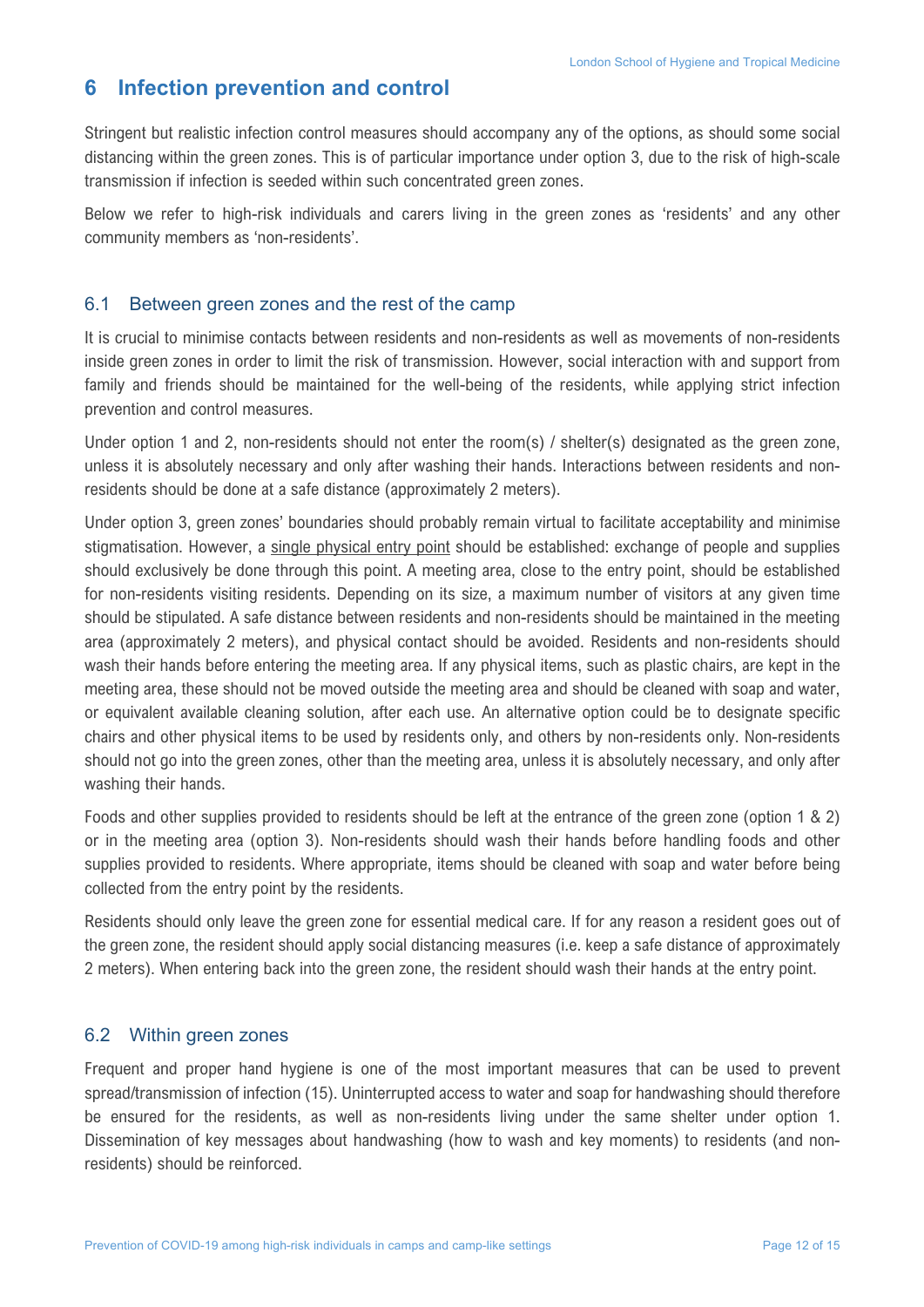As discussed under key principles, green zones should be, to the extent possible, more spacious than the surrounding camp: side-by-side sleeping and concentration of many residents within the same shelter should be avoided, even at the cost of greater crowding of low-risk people.

Under option 1, because residents will probably not have handwashing facilities in their green zones, water and soap should be provided by the non-residents sharing the shelter, following the measures described in the above section.

Under option 2 and 3, handwashing facilities should be established in the green zones and easily accessible: the minimum required would be one at the entry point. In addition, and to the extent possible, sanitation facilities (shower/latrines) and a water point should be made available for the residents, in order to limit movements outside the green zone.

Shelters within the green zones should be kept clean at all times. Residents should be provided with the necessary cleaning products<sup>4</sup> and materials to clean their living spaces.

## **7 Managing symptomatic residents of the green zone**

An alert mechanism should be established to immediately report any resident who develops symptoms consistent with COVID-19 (i.e. fever and at least one sign/symptom of respiratory disease, e.g., cough, shortness of breath (16)). Any resident reported with such symptoms should be immediately isolated and – if resources allow – tested for COVID-19. Isolation modalities can vary depending on context and housing arrangements, and should be decided during the design stage of the shielding approach.

The alert mechanism and its modalities should be defined with the community, so that it is tailored to the local context, constraints (e.g. no phone network) and community preferences. One option could be that a member of each social care committee, community health workers or Red Cross Red Crescent volunteers if applicable, are designated as focal points and are alerted verbally, by phone or SMS, or any other appropriate method in case of COVID-19-like illness in a green zone. They should then ensure self-isolation procedures are followed and liaise with camp health services.

## **8 Supportive services**

Multisectoral coordination among humanitarian actors operating in the camp is essential to ensure appropriate living conditions and access to basic services and social care for shielded residents.

#### 8.1 Commodity distribution

Shielded residents should benefit from the commodity distributions (non-food items, food) organised within the camp as per standards (17). A designated individual or team should be identified to collect and deliver these items and deposit them at the green zone entry point. This may be a member of the household (option 1), a member of the social care committee or community health worker (options 2 and 3).

<sup>4</sup> If possible, regular household soap or detergent should be used for cleaning first and then, after rinsing, regular household disinfectant containing 0.5% sodium hypochlorite (that is, equivalent to 5000 ppm or 1-part household bleach with 5% sodium hypochlorite to 9 parts water) should be applied (15). If needed, cleaning materials and water storage items should also be provided (buckets, mops, broom, jerrycans, etc…).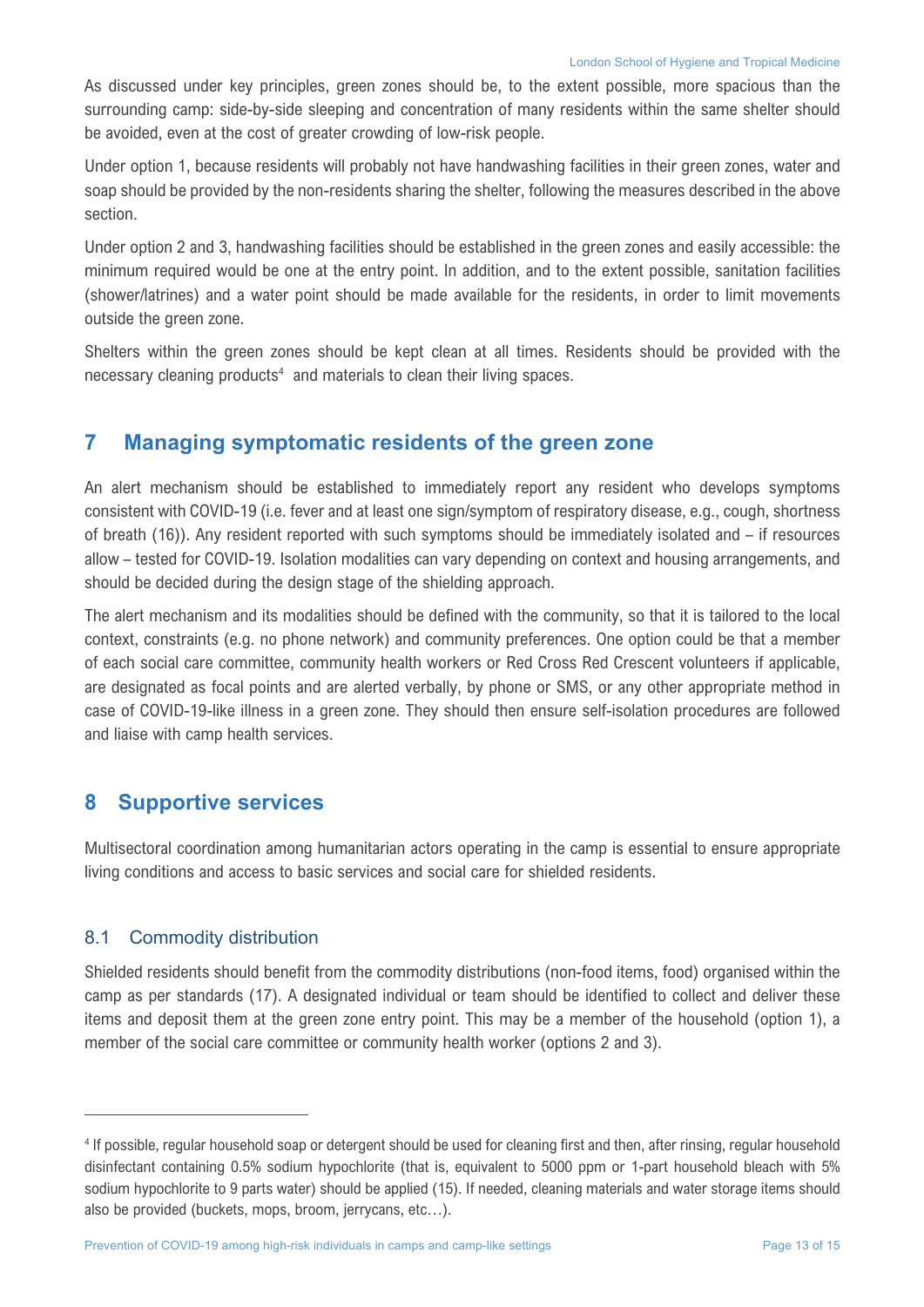#### 8.2 Health services

To the extent possible, primary health care services should be brought as close as possible to the green zones in order to limit residents moving outside the green zone. Several delivery modalities are possible depending on contexts and available resources.

One option is to deploy mobile clinics, which would visit the green zones on a regular basis or on demand and provide primary care to the residents. The number of health staff should be limited to the minimum necessary to provide quality services, and these staff should follow the IPC rules for health care described in the WHO guidance for COVID-19 (18). In order to minimise contacts, residents who require long-term drug therapy (e.g. hypertensives or antiretrovirals) should be provided with the longest-lasting prescriptions considered medically safe.

When mobile clinics or other options are absolutely not possible, primary health care should be provided at health facility level: this is however discouraged as it may negate some of the benefits of shielding. Health workers should wear appropriate protective equipment and follow the IPC rules for health care described in the WHO guidance for COVID-19 (18). To the extent possible, specific measures should be taken including separate waiting areas for residents, strict observance of social distancing at health facilities, a specific time in the day dedicated only for residents or a specific consultation room allocated at the health facility only for residents.

Secondary health care services should be accessible to residents. Residents must be separated from other patients as much as possible, for example through the implementation of separate waiting and clinical assessment areas. Inpatient admission should be avoided whenever possible and home-based treatment considered to avoid hospital exposure to COVID-19 patients. If admission is necessary, residents must not be admitted to a ward where exposure to COVID-19 patients is possible. A separate bay, ward or isolation room/s should be identified for residents with strict IPC measures enforced as per WHO guidance for COVID-19. Residents admitted with suspected COVID-19 should not be mixed with other COVID-19 patients until the diagnosis can be confirmed.

Green zone residents might be at considerable risk of mental health problems due isolation, high-risk of severe outcomes from COVID-19 etc. They should thus be offered specific mental health and psychosocial support. One possibility is to integrate these services with the provision of primary health care by the mobile clinics. Other innovative ways of delivering these services should be taken into consideration.